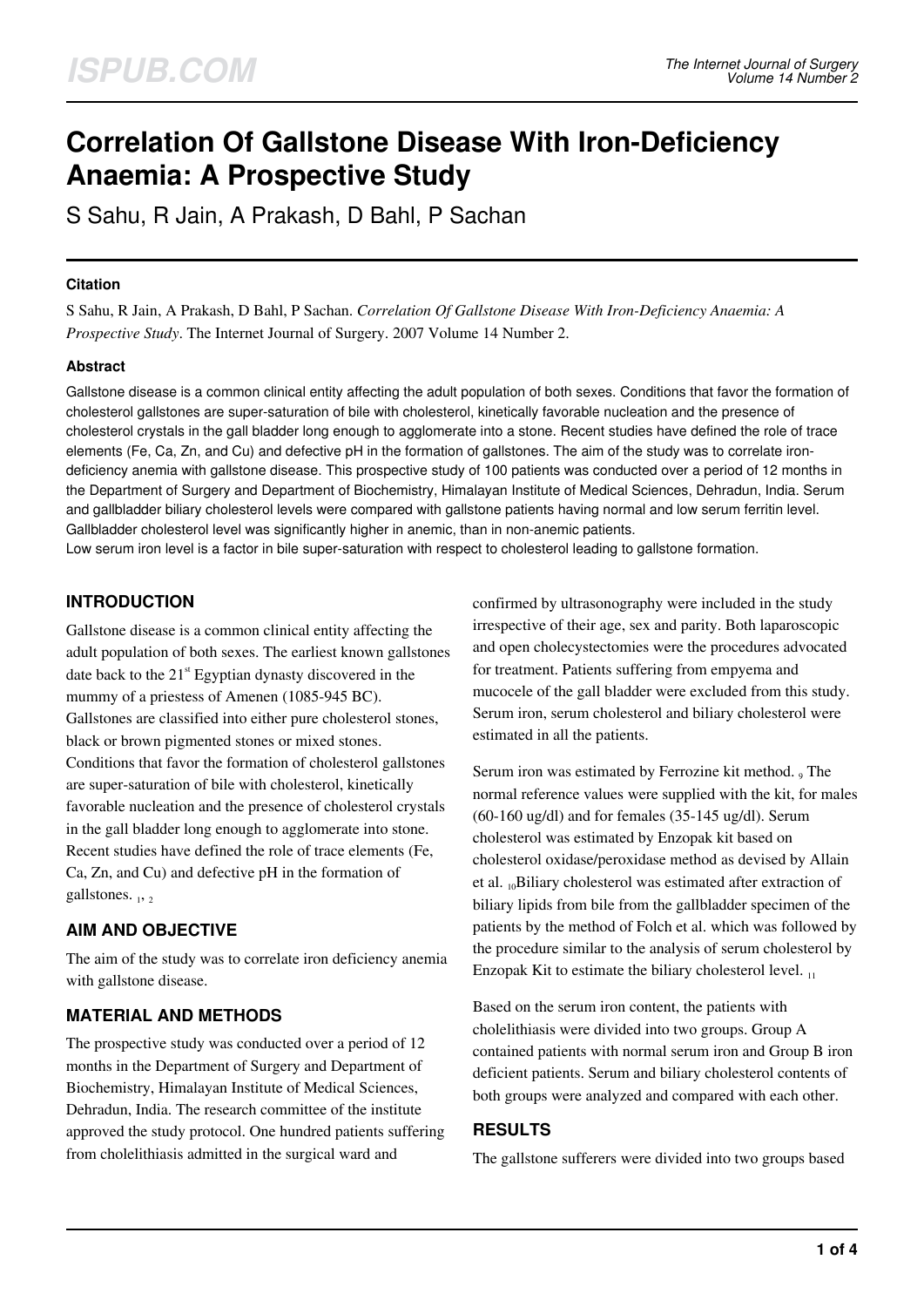on the serum iron contents. Fifty-two percent of the patients fell in the non-anemic group (Group  $- A$ ) while 48% fell in the anemic group (Group  $-B$ ). (TABLE - 1)

#### **Figure 1**

Table 1: Serum Iron Contents In Groups A And B Gallstone Patients (n=100)

| SI.            | Group | No. of patients | %  |            | Serum Ferritin (ugm/dl) |
|----------------|-------|-----------------|----|------------|-------------------------|
| No.            |       |                 |    | Range      | $Mean \pm SD$           |
|                | А     | 52              | 52 | $40 - 150$ | $131.6 \pm 8.2$         |
| $\overline{2}$ | B     | 48              | 48 | $5 - 40$   | $25.2 \pm 7.1$          |

The mean serum cholesterol value in Group A was 200.5 mg/dl and in Group B it was 202.3 mg/dl. (TABLE - 2)

### **Figure 2**

Table 2: Serum cholesterol levels in group A and group B gallstone patients (n=100)

| SI. No         | Group | No. of patients | Serum cholesterol (mg/dl) |                  |  |
|----------------|-------|-----------------|---------------------------|------------------|--|
|                |       |                 | Range                     | Mean ± SD        |  |
|                | А     | 52              | 140 - 264                 | $200.5 \pm 17.8$ |  |
| $\overline{2}$ | R     | 48              | $115 - 290$               | $202.3 \pm 19.9$ |  |

The mean bile cholesterol level in Group A was found to be 214.6 mg/dl and in Group B it was 375.3 mg/dl. The difference in values in both the groups was found to be statistically extremely significant (p<0.0001), meaning thereby that the bile cholesterol of Group B patients was higher than that of Group A. (TABLE - 3), (FIGURE  $- 1$ )

## **Figure 3**

Table 3: Comparision Of Serum Ferritin With Biliary Cholesterol In Group A And Group B Patients (n=100)

| SI.<br>No.     | Group | No.<br>οf<br>patients | Serum Ferritin (ugm/dl) |                 | Biliary Cholesterol<br>(mg/dl) |                 |
|----------------|-------|-----------------------|-------------------------|-----------------|--------------------------------|-----------------|
|                |       |                       | Range                   | $Mean \pm SD$   | Range                          | Mean ±<br>SD    |
| 1              | А     | 52                    | $40 - 150$              | $131.6 \pm 8.2$ | $22 - 320$                     | $214 +$<br>40.8 |
| $\overline{2}$ | B     | 48                    | $5 - 40$                | $25.2 \pm 7.17$ | $210 - 615$                    | $375 +$<br>86.9 |

## **Figure 4**





## **DISCUSSION**

Iron deficiency has been shown to alter the activity of several hepatic enzymes leading to increased gall bladder cholesterol saturation and promotion of cholesterol crystal formation. 3, 4 Iron acts as a coenzyme for nitric oxide synthetase (NOS) which synthesizes nitric oxide (NO) important for the maintenance of gall bladder tone and normal relaxation.  $_5$ ,  $_6$  Alteration of motility of the gallbladder and sphincter of Oddi leading to biliary stasis resulting in cholesterol crystal formation has been reported with iron deficiency.  $<sub>7</sub>$ </sub>

The present study shows that the gall bladder bile cholesterol level was significantly higher in the anemic individuals, as compared to that of the non-anemic patients. Further, no significant variation in the serum cholesterol values was detected between the anemic group and the non-anemic group.

This study suggests that iron deficiency anemia is playing a significant role in the super- saturation of gallbladder bile with cholesterol and may act as an independent factor in formation of cholesterol gallstones. Defective hepatic cholesterol metabolism and stasis of bile because of decreased motility of the gall bladder can lead to more precipitation of cholesterol and hence formation of stone.

# **CONCLUSION**

Low serum iron level is a factor in the bile super-saturation with respect to cholesterol leading to gallstone formation.

# **CORRESPONDENCE TO**

Dr. Shantanu Kumar Sahu Assistant Professor, Department of General Surgery Himalayan Institute of Medical Sciences Swami Ram Nagar Post- Doiwala Dehradun Uttarakhand,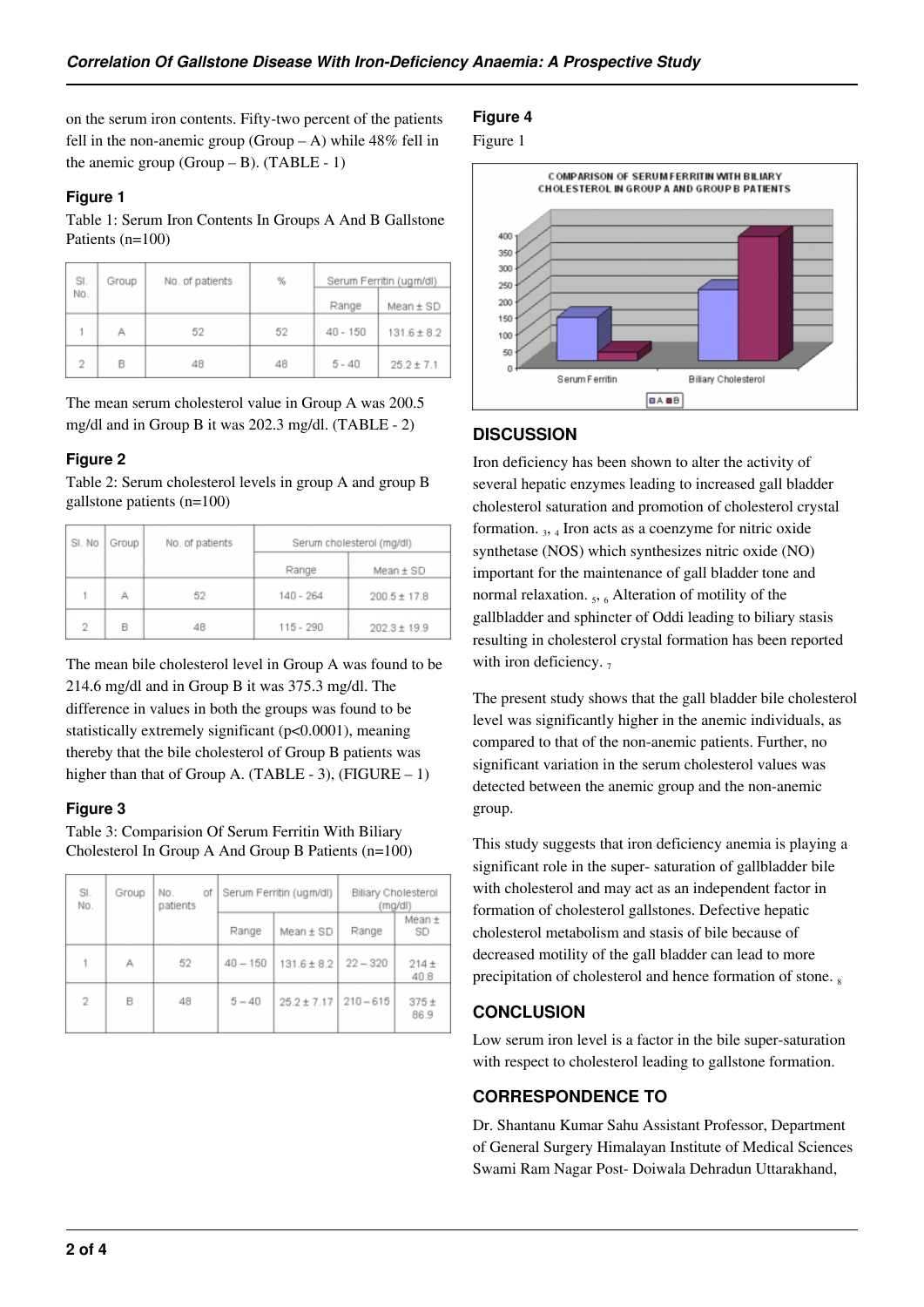India Mobile: 0-9412933868 Email: lntshantanu@yahoo.co.in

### **References**

1. Strasberg SM, Clavien PA, Harvey PR. Pathogenesis of cholesterol gallstones. HPB Surg 1991; 3(2): 79-102. 2. Verma GR, Pandey AK, Bose SM, Prasad R. Study of serum calcium and trace elements in chronic cholelithiasis. Aust NZ J Surg 2002; 72: 596-9.

3. Roslyn JJ, Conter RL, Julian E, Abedin MZ. The role of dietary iron in pigment gallstone formation. Surgery 1987; 102: 327-33.

4. Johnston SM, Murray KP, Martin SA, Fox-Talbot K, Lipsett PA, Lillemoe KD, et al. Iron deficiency enhances cholesterol gallstone formation. Surgery 1997; 122: 354-61. 5. Swartz-Basile DA, Goldblatt MI, Blaser C, Decker PA, Ahrendt SA, Sarna SK. Iron deficiency diminishes

gallbladder neuronal nitric oxide synthase. J Surg Res 2000; 90: 26-31.

6. Salomons H, Keaveny AP, Henihan R, Offner G, Sengupta A, Lamorte WW, et al. Nitric oxide and gallbladder motility in prairie dogs. Am J Physiol 1997; 272: G770-8.

7. Goldblatt MI, Swartz-Basile DA, Choi SH, Rafiee P, Nakeeb A, Sarna SK, et al. Iron deficiency transiently suppresses biliary neuronal nitric oxide synthase. J Surg Res 2001; 98:123-8.

8. Kumar M, Goyal BB, Mahajan M, Singh S. Role of iron deficiency in the formation of gall stones. Indian J Surg 2006; 68: 80-3.

9. Siedel J, Wahlefeld AW, Ziegenhorn J. A new iron Ferrozine reagent without deproteinization. Clin Chem 1984; 30: 975.

10. Allain CC, Poon LS, Chan CS, Richmond W, Fu PC. Enzymatic determination of total serum cholesterol. Clin Chem 1974; 20(4): 470-5.

11. Folch J, Lees M, Sloane Stanley GH. A simplified procedure for the extraction of cholesterol from human bile. J Biol Chem 1957; 226: 497-590.